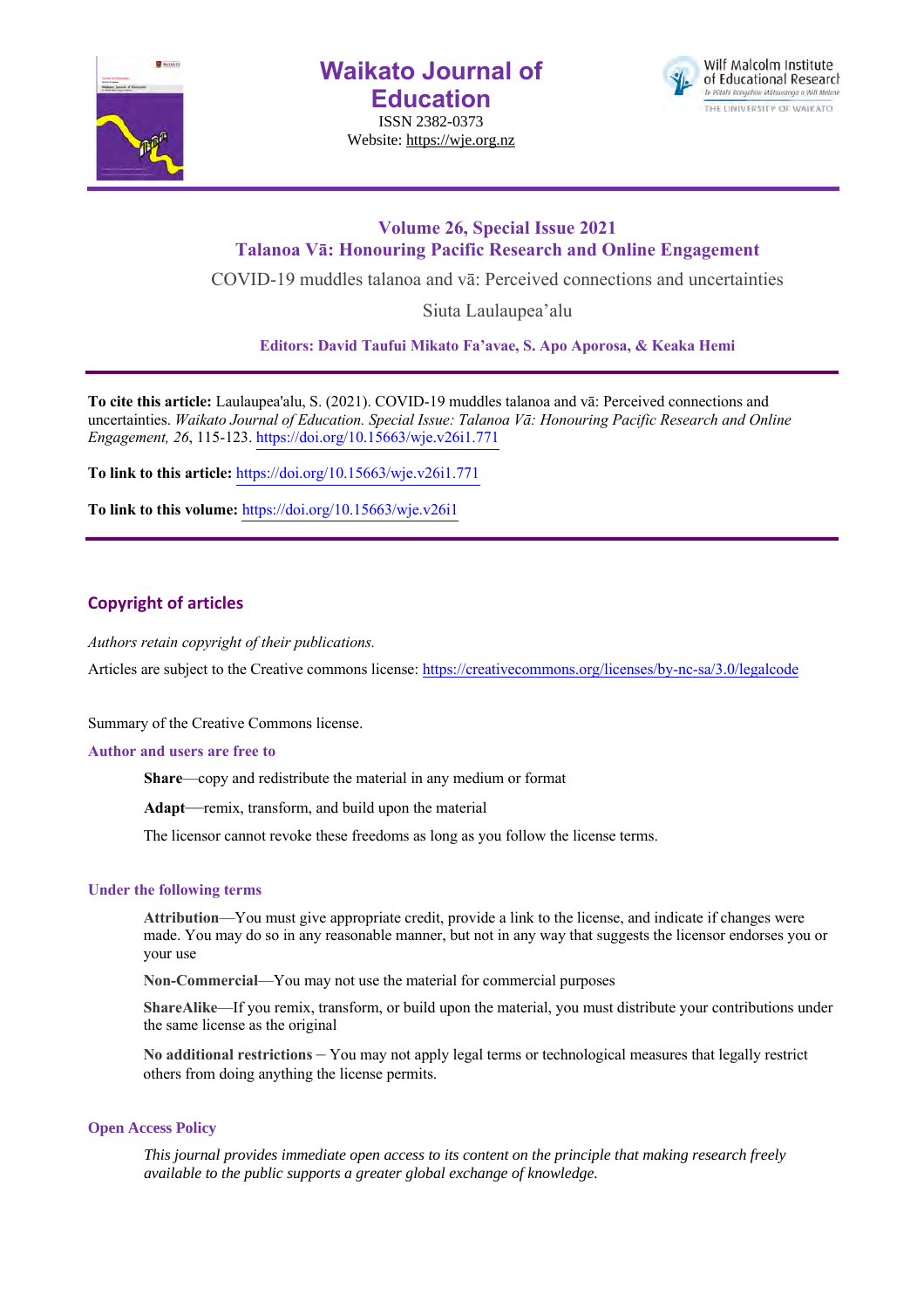## **Waikato Journal of Education**

Te Hautaka Mātauranga o Waikato



Volume 26, Special Issue: Talanoa Vā: Honouring Pacific Research and Online Engagement

# **COVID-19 muddles** *talanoa* **and** *vā***: Perceived connections and uncertainties**

**Siuta Laulaupea'alu** University of Waikato New Zealand

## **Abstract**

*Learning online from home bubbles through the use of information communication technology (ICT) stretches the engagement and enactment of* vā *(relational connections) between students and lecturers as well as Pacific people in the community. In this paper,* talanoa *is used to capture students' online learning experiences and their perceived understanding of connections. Such experiences are embodied in people's interactions, conversations, problem-solving, knowledge sharing and exchange of ideas and practice. As the* vā *space online between lecturer and student as well as people in the community is physically* mama'o *(distanced), the perceived space of learning connection raises concern over ethics and practice. Engaging in open* talanoa *of the uncertainties linked to online interactions within the post-COVID context and the place of* vā *ethics can lead to* talanoa mālie *that highlight possibilities and solutions.* 

## **Keywords**

Online learning; ICT; *talanoa; vā;* connections; uncertainties; innocent internet users (IIU)

## **Introduction**

As a doctoral student of Tongan ancestry, the key learnings within the post-COVID context has contributed to my understanding of online and cybersecurity research. The *talanoa* conversations in this paper positions *vā* (relational connections) at the centre of thinking and understanding. I ground the *talanoa* thinking and understanding from my relational positionality (Fasavalu & Reynolds, 2019) as a Pacific researcher located on the whenua in Kirikiriroa (Hamilton) through predominantly Tongan language and ideas. To engage in *talanoa vā* within the special section in the Waikato Journal of Education (WJE) is to locate and articulate the ways in which online learning is contextualised and made meaning within higher education and community learning and interaction.

The post-COVID context in New Zealand has impacted our daily activities and education practices. Under the alert level 4 restrictions in 2020, people were forced to stay home in their own immediate bubbles and only the essential service workers were allowed to operate (Neilson, 2020). In higher



Wilf Malcolm Institute of Educational Research, Te Kura Toi Tangata Division of Education, University of Waikato, Hamilton, New Zealand ISSN: 2382-0373 Contact details: Siuta Laulaupea'alu sl258@students.waikato.ac.nz (pp. 115–123)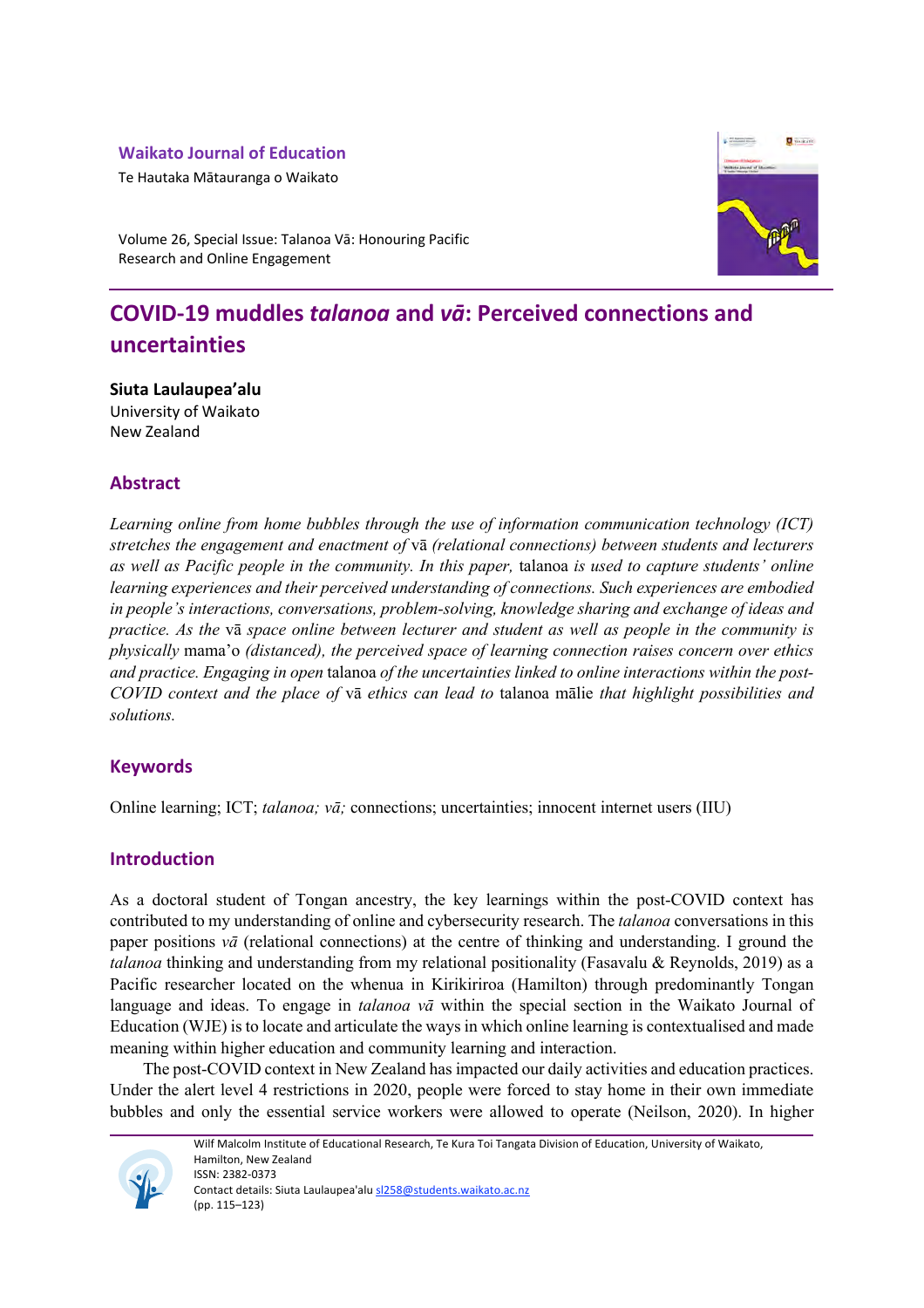education, students and lecturers were no longer required to physically attend classes and the move to online learning was prioritised. At the University of Waikato (UoW), it was the institution's responsibility to ensure students stayed safe and were able to continue their learning but through online means. Pacific students who did not have access to a laptop or desktop computer were supplied with a device and this was co-ordinated through the Assistant Vice Chancellor (AVC) Pacific's office. Although the UoW had planned for the shift to full online learning, not all faculties staff members or students knew what this would look like. The uncertainty was not confined only to the UoW; the majority of higher education institutions experienced the same.

This paper focuses on the general impacts of the use and implementation of information communication technology (ICT) online learning programmes within academia as well as cybersecurity concerns in the wider community.

## *Talanoa***—a grounded approach**

*Talanoa* is a grounded approach and practice because the conversations and experiences are shaped by the context and the people involved. One of the original definitions of *talanoa* dates back to Baker (1897). He defines the Tongan word *talanoa* as "conversation", to "converse" (p. 183) and a "narrative" (p. 60). Fua (2014) extends the meaning of *talanoa* to include a chat, talking with someone, sharing ideas, building relationships, gathering information, teaching skills and can be used "to resolve problems" (p. 56). Central to *talanoa* is the notion of building relationships. In Tonga, the concept of building a relationship is illustrated in the traditional kava ceremony or *faikava* which is traced back to being a traditional cultural practice used by a bridegroom to find a bride. In the kava circle, the bridegroom sits beside the *tou'a*, the bride to be, and she serves him *kava* to initiate *talanoa* and the sharing of ideas linked to marriage. In the church the pastor or church minster conveys the Word of God to church members. In the *fono* (command, proclamation, edict), the village community gathers together and the *nopele* (noble) gives *tu'utu 'uni* (command, an order) (Baker, 1897, p. 88) to the village about their service and *fatongia* (obligations, compulsion, necessity) to the King of Tonga.

Vaioleti (2013) further clarifies *talanoa* as "an exchange of ideas, be it formal or informal" (p. 192). Fiji, Samoa and Tonga are where the concept of *talanoa* is rooted and sourced by educators and researchers. Today, other Pacific educators and researchers in the diaspora of the United States, Australia and New Zealand have used variations of *talanoa*. *Talanoa* is used in Fiji for community meetings about the economic and social development (Aporosa & Forde, 2019). In Samoa, *talanoa* is where a free conversation takes place and is open to raising "multi-level and multi-layered critical discussion" (p. 192). *Talanoa* is common during the consumption of *kava*, or *kava* parties, circles or clubs. The kinds of *talanoa* in the *faikava* can uplift individuals' "spirit to an elevated level of happiness, connectedness, and spirituality" (Vaioleti, 2013, p. 193), affirming *talanoa mālie* (inspiring conversations) as a consequence of collective meaning-making.

## *Vā***—relational space, relational connection**

Ka'ili (2005) defines the word *vā* or *va* or *wa* as a "space between people or things" or "space between two or more points" (p. 89). The same definition of *vā* is provided by Rabone (1845, p. 221) and Baker (1897, p. 203)—the "space or distance between two given objects". Koloto (2017) provides a comparable explanation of *vā*; "the distance between or distance apart" (p. 2304). Ka'ili (2005, p. 89) states that *vā* is not a distinctively Tongan word—the word is well-known in the other parts of the Pacific. Relational space or distance between two objects is familiar and known in Rotuma, Samoa, Tahiti and Tonga as *vā*, whereas *wā* is used in Hawaii by Kanaka Maoli and Māori in Aotearoa.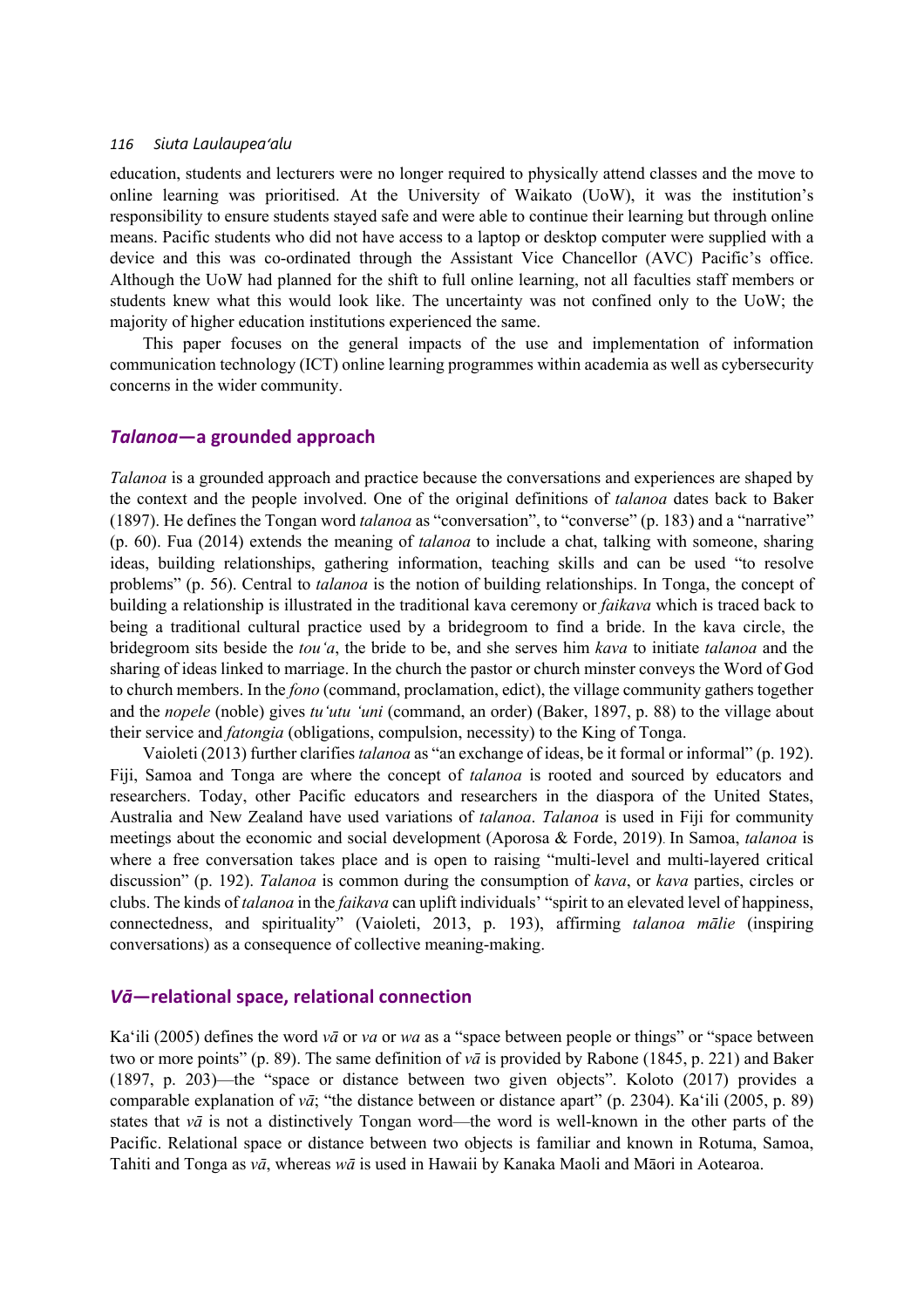#### *COVID-19 muddles talanoa and vā: perceived connections and uncertainties 117*

Tongan families and communities aim to maintain and care for the *vā* and requires *tauhi* (nurturing). When *vā* is *tauhi* (nurtured), the relational connections are *ofi* (close) and *mo'ui* (active or alive). *Tauhi* refers to "take care of or to look after a person, assets, and relationships (Koloto, 2017, p. 2303). *Tauhi* and *vā* combine to form *tauhi-vā*. *Tauhi vā* is a mutual process whereby the persons involved aspire to maintain a "good relationship with others" (Ketuu, 2014, p. i). Kalavite (2010) defines *tauhi-vā* as "keep[ing] good relationships" (p. 3). *Tauhi-vā* is one of the fundamental elements of the four golden values or pillars of Tongan culture known as "*faa*'*i kaveikoula".* The four values of '*ulungaanga-fakaTonga* (Tongan culture) are *faka'apa'apa* (respect), *lototō* (humility and generosity), *mamahi'ime 'a* (sense of responsibility and commitment to the cause) and *tauhi-va* (loyalty and commitment) (Koloto, 2017, p. 2303).

To keep the space or distance closer with each other, *vāofi* (or close connections) is experienced and are *mo'ui* (alive). People who are *vāofi* show *fe'ofa'aki* (to love one another). When the space of relating is *mama'o* (distanced) it means the *vā* is *'ikai mo'ui* (inactive) and can result in connections that *mate* (die). Lack of engagement is experienced because of the absence of *'ofa* (love). *Tauhi*-*vā ki he mate* or retaining the *vā* until death refers to the deed or covenant between a wife and a husband and maintaining this keeps the *vā* (relationship) *ke toki veteki pe 'e he mate* (until separation by death).

## **Higher education** *talanoa* **and concerns at the UoW**

Before engaging in *talanoa vā,* I unfold COVID-19 as a contextual factor in *talanoa* linked to the uncertainties of learning and connections online and through ICT modes. On the 31 December 2019, an unknown pneumonia discovered in Wuhan China, was reported to the World Health Organisation (WHO). A month later, on the 30 January 2020, COVID-19 was declared a Public Health Emergency of International Concern. In February 2020, the WHO broadcasted a new name for this pandemic disease and named it COVID-19 (World Health Organisation, 2020). COVID-19 was declared a global pandemic on March 11 2020 (Cucinotta & Vanelli, 2020).

Regular *faikava* (kava consumption) events were repeatedly conducted at the UoW organised by Dr Apo Aporosa as part of '*Fono at the Fale*', a regular activity enabling Pacific and non-Pacific students to come together and *talanoa* matters that concern their lives and their higher education learning. The *faikava* gatherings were open for students, lecturers and staff as well as other participants from the community. Students raised concerns over academic issues. The collective *faikava* events provided a comfortable yet deliberate space for *talanoa mālie* in which students and staff were able to voice their opinions as well as mediate some of their frustrations associated with online learning and learning in general. The *faikava talanoa* provided opportunities for sharing ideas, raising issues, making jokes and meeting new friends. Generally, the main advantage of *Fono at the Fale* and *faikava talanoa* is to preserve Pacific knowledge and practice as well as aspire students to honour *vā* ethics through the enacting and maintenance of *vāofi* (close connections), and through the relationships and the diverse voices and opinions shared. Although higher education favours critical independent thinking, communication and competition, *vā* requires those engaged in the space of relationally to honour diversity through inclusivity. This means the *talanoa* is not only about voicing students and lecturers' concerns, the *vā* ethics requires us to think carefully of the words and ways of doing it that is meaningful and respectful.

## **Community** *talanoa* **and concerns**

The two ideas, *talanoa* and *vā,* can be applied to the cybersecurity field in terms of cyberattack and cybercriminals. The provision of cybersecurity awareness is to inform the community of cybercriminals and their intentions online. The exchanging of ideas initiated by scammers in creating phishing scams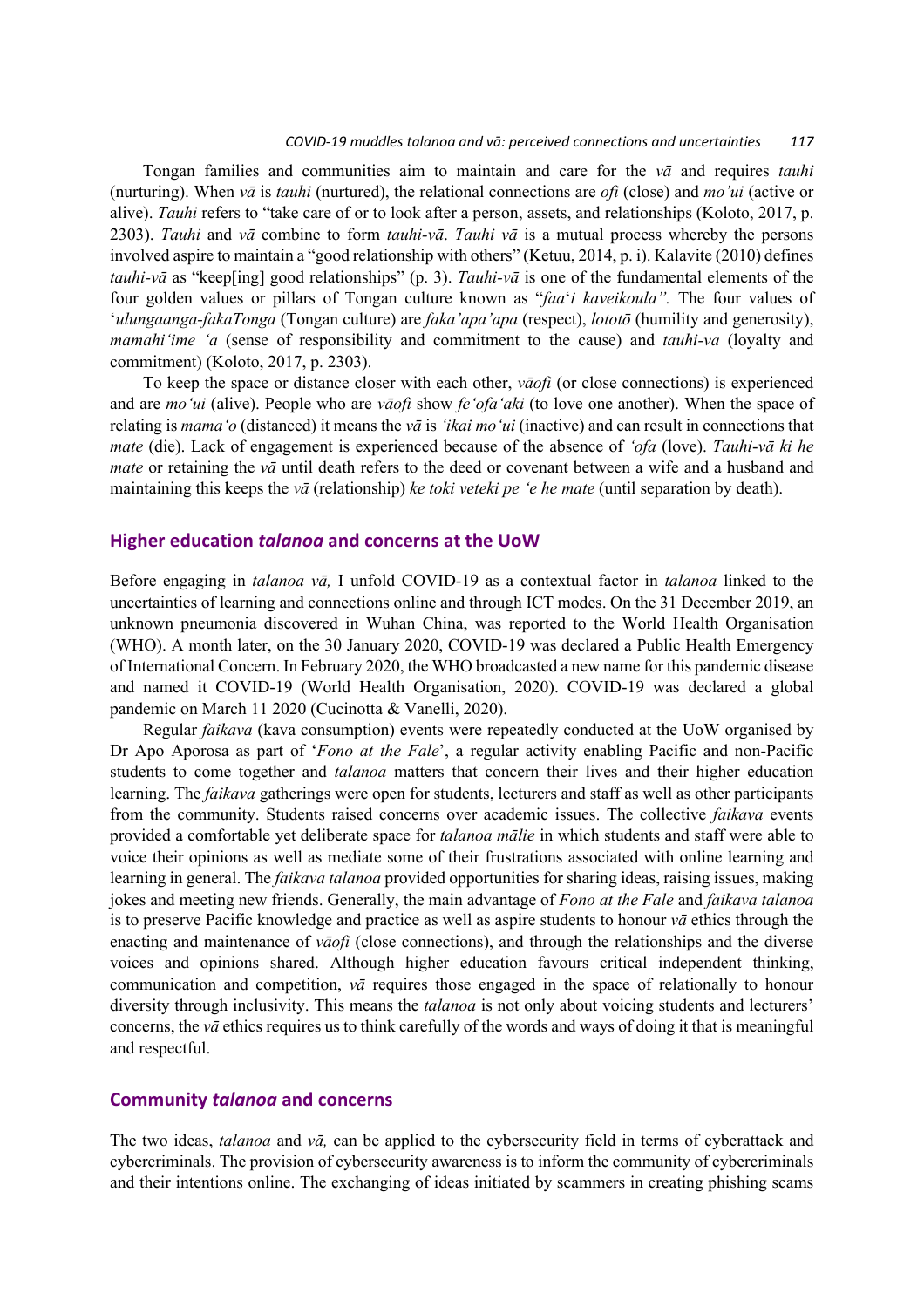delivered via emails, robocalls, texts and imposter schemes is a kind of *talanoa kovi* (bad story), *talanoa fa'u* (makeup story), *talanoa ke tohoaki'i* (conversation to attract attention), and *talanoa kākā* (untruthful story). These types of *talanoa* and their negative impact are not fully understood by the innocent internet users (IIU), as scammers use professional and visual features to attract attention.

Phishing is one of the effective techniques employed by scammers to phish and harvest money from IIU. According to Fruhlinger (2020), a reporter from the CSO-United States security and risk management company, the scammers delivered: 94 percent of malware through email, phishing attacks lost US\$17,700 every minute and more than 80 percent of reported incidents were accounted for phishing attacks. According to Wade (2019), a political reporter from the *New Zealand Herald*, NZ\$23 million was lost, an average of NZ\$9801 per IIU victim, to internet fraudsters and online scammers in 2018. Within this amount, one IIU lost a stunning NZ\$5 million (Wade, 2019).

Shaun Johnson, a former Kiwi Warriors National Rugby League (NRL) player who won the Golden Boot prize in 2014 and currently plays for the Australian Cronulla Sharks NRL team, replied to criticism by Cooper Cronk, a top NRL player, by saying, "A lot of people feel it's easier to speak negatively instead of positively" (TVNZ, n.d). For Johnson, spending energy focusing too much on negative criticism is unhelpful. Through *tauhi vā*, maintaining the *vā* energy or spirit thrives on *mālie* (inspiration) and *māfana* (heart-felt and inwardly emotions). *Vā* ethics is about honouring and building positive relations and connections which is difficult online if there is no existing relationship in place between the people involved.

While the world is concentrating on searching for a cure for the global pandemic, scammers are using social media and fake websites as tools to deceive the IIU. With more citizens being locked down, isolated, under financial pressure and vulnerable, the COVID-19 environment is the perfect time for scammers to take advantage and act fraudulently. According to Waggoner & Markowitz (2021), the US Justice Department shut-down hundreds of fake websites using the heading 'COVID-19' which promised online users that it would deliver medical supplies and vaccines. The spreading-speed of Coronavirus scams is nearly as fast as the spread of the actual virus itself (Waggoner & Markowitz, 2021).



**Customers queued at Pak'n Save, Royal Oak, Auckland, New Zealand.**

With the national lockdown, local Kiwis were confused as to what sort of things to prioritise—to purchase food first, or to buy essential goods such as heaters, or to purchase medical supplies. People rushed to supermarkets (see Figure 1) to purchase more food stocks and essential items to serve for the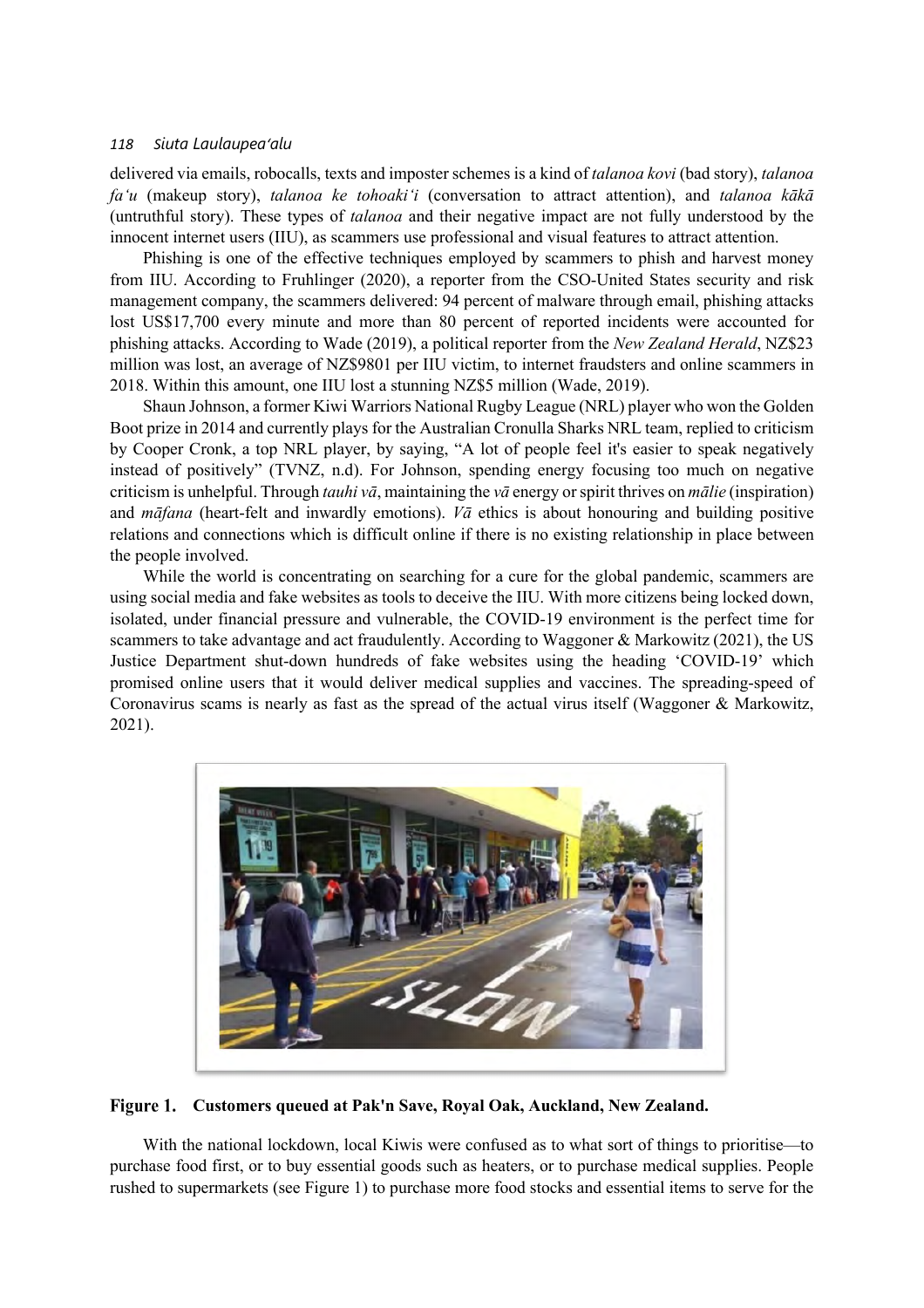whole lockdown period. Nadkarni (2020) reported that customers rushed to the shop because of "coronavirus fears". As a result, Countdown put "two-per-person" restrictions on products for 11 items including rice, sanitiser, and toilet paper (Nadkarni, 2020).

The Tongan government was confused about the right decision to make regarding Tongan citizens who were stuck overseas. A chartered flight was arranged to return 50 Tongans from Fiji to Tonga on Thursday 9 June 2020 but was later cancelled. As told by Radio New Zealand (RNZ) (2020), the flight was delayed due to three new confirmed Coronavirus cases in Fiji at the time. Three Coronavirus cases in Fiji were citizens returning from overseas. Also, Bradley (2020) announced losing hope of returning home for Pacific essential workers in the fruit picking industry with no exact day set for them to return. More than 1,500 Pacific essential workers who were set to return home in May 2020 stayed back in Aotearoa with little paid wages due to the fruit picking season being officially over. Workers in Hawke's Bay suffered from anxiety and depression as they were unsure of their return time home (Bradley, 2020).

### **COVID-19 scams**

In Auckland during the second week of April 2020, an individual found four unauthorised petrol payments of more than NZ\$250 made from his account. According to Leahy (2020), the victim from Mt Albert made only one online bill payment and remained at home with his bank card and had hardly gone out to other places during the lockdown period. The victim said the last time he used his card was in the local dairy and a pharmacy. The victim received a call from the bank to enquire about the petrol transactions as it was rare to purchase petrol from different gas stations within 30 minutes. The victim had no idea when and how this scam happened. The ANZ Bank immediately responded and closed the bank account. The New Zealand Netsafe CEO said, "Scams are up about 10 per cent on average at the moment and about 10 percent of our scam reports are linked to COVID-19" (Leahy, 2020).

In mid-March 2020, Interpol (2020) clarified recent cybercriminal cases related to COVID-19. As demand for medical supplies was high, cybercriminals set up fake online shop websites with the promise to deliver masks and health supplies to innocent citizens, but no supplies had been delivered. Other cybercriminals pretended to be health officials advising families to donate for medical payment of close relatives, but no one in the family had been admitted to a hospital. Other cases were involved with email phishing pretending to be from legitimate health authorities targeting the IIU to gain payment details or provide personal credentials or open a malware attachment. IIU lost a lot of money to scammers through COVID-19 scams, and Interpol (2020) responded promptly to close down cybercriminal false bank accounts to save victims' money.

On 27 March 2020, there was an official press release from Razim Buksh (2020), director of the Financial Intelligence Unit (FIU) in Fiji. The FIU received a report of a COVID-19 scam to a local pharmaceutical company. Related Coronavirus medical products, such as disinfectant wipes, face masks and hand sanitiser, were initially advertised on Facebook. The local pharmaceutical company made further contact with the foreigner through WhatsApp and emailed to arrange shipment and payment. From the proforma invoice details, the local pharmaceutical company deposited FJD\$6,500 into the foreign bank account. In response, a return fake contact from an unknown shipment company advised the items were ready to deliver. To date, no items have been delivered (Buksh, 2020).

In a YouTube video in early April 2020, Emani Lua explained to John Pulu, the Tagata Pasifika (2020) interviewer that a message on Facebook asked hisfriend to donate money for a child in a hospital. Details were not clear whether the patient was from Samoa or Tonga or any of the Pacific nations. Emani Lua also warned about the regular tactics used by scammers, such as email phishing, opening infected attachments and fake websites. During the lockdown period, when asked for online payment of bills, people were told to double check the legitimacy of the contact with vendors and banks and to check for the legitimacy of the contact.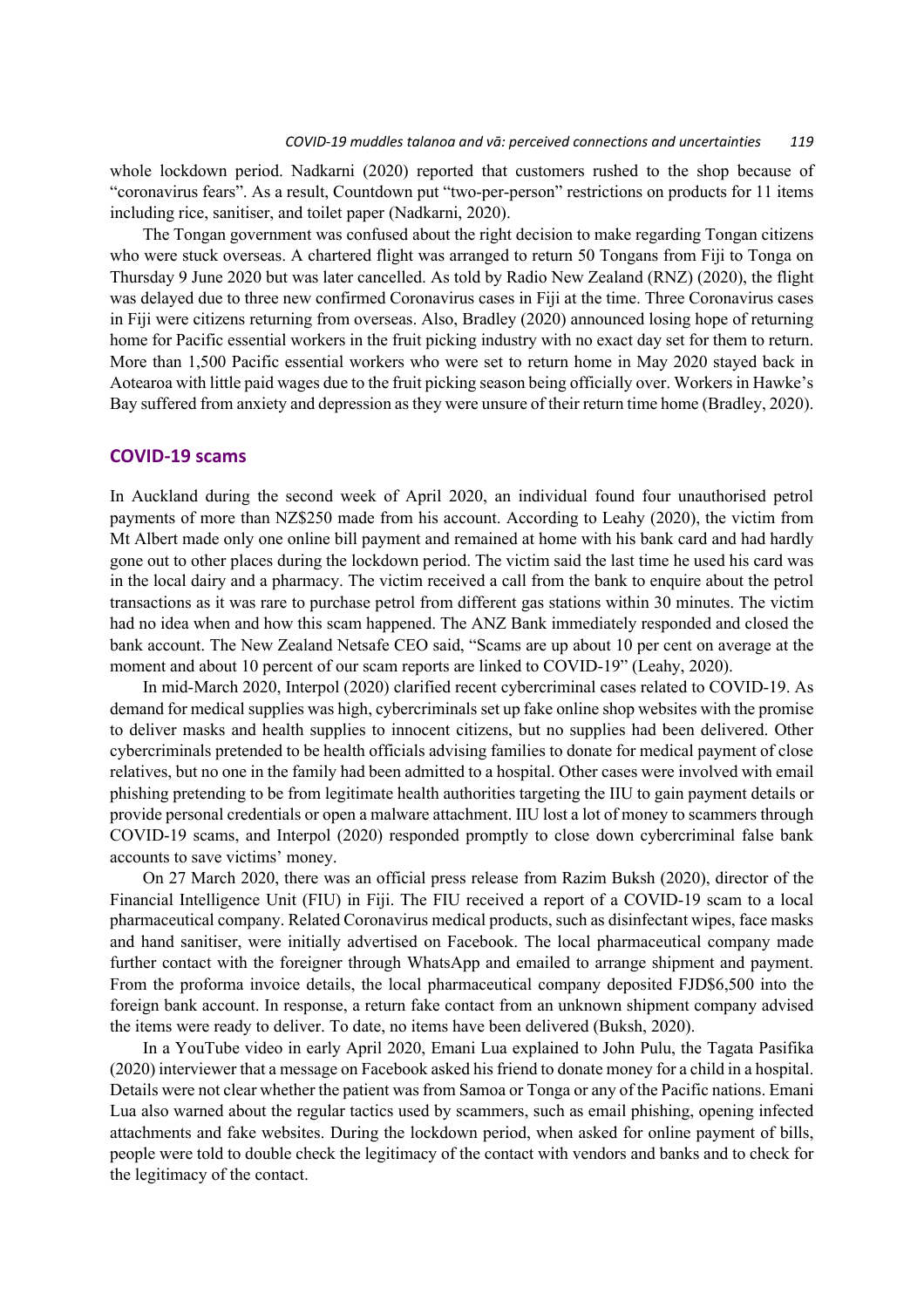## **Issues pertaining to online learning and research**

*Fakalukuluku 'i he Moana 'o e 'Ilo*, a group of Tongan PhDs and Master's students at the UoW conducted a formal meeting on Zoom on Friday 5 June 2020. The president of the Waikato Uni-Tech Tongan Tertiary Students Association (WUTTSA) raised academic issues involved with Tongan students during the school lockdown session. According to the president of WUTTSA, one student reported that their parents said to take this lockdown time as an opportunity to carry out all home duties: cooking, cleaning, washing and so on. The student complained about the lack of time to carry out the assignments and study. The student suffered from anxiety and pressure and thought about quitting study. *Fakalukuluku 'i he Moana 'o e 'Ilo* group is concerned about this issue for further follow-up. In the meantime, the WUTTSA's president already referred this case to UoW student support.

During the alert level 4 lockdown, parents took over teachers' classroom responsibilities to supervise children's learning. Without academic experience or adequate knowledge, there were huge academic gaps between children and parents. Parents stepped in to fill these gaps as a representative role but the academic quality was questionable. A crystal-clear issue that affects all levels, primary, secondary and tertiary, was the shortage in numbers of teachers. Walls (2020) from the *New Zealand Herald* commented that due to the teacher shortage, the New Zealand Government invested nearly half a million dollars in overseas advertisements to persuade foreign teachers to come and work in New Zealand, as the country was facing a teacher "supply crisis". Since September 2018, new recruitment of more than 500 foreign teachers were assigned teacher roles (Walls, 2020). On top of the issue of teacher shortage, parents without academic experience took full teacher responsibilities to teach at home during the lockdown and educational problems accumulated.

As the *vā* between the students and lecturers is *mama'o* (distanced), there are potential opportunities for students to act unethically. The online test is one of the major critical issues. Inside the home bubble, without any monitoring system, the lecturer or supervisor cannot detect if someone is assisting the student with the test. On the computer screen during the online test, more than one student can observe the test and they can contribute to the answer. A student could pre-organise to have friends to assist and sit beside the computer screen. For example, assistant number one is to focus on reading the number one question, assistant number two is to concentrate on the number two question and assistant number three is to do the same thing on question number three and so on. Another possible instance related to the hiring of another ex-student who has already sat the exam to come and sit beside the screen to give the right answer to the current student or the hired student sits the whole test.

Due to local border restrictions in New Zealand plus the uncertainty of reopening for travellers to fly in and out of the country, there is no chance for students to conduct overseas research. The author of this paper arranged to travel overseas to conduct survey and data collection. Data collection plays a key element in this study, but border restrictions delayed overseas travel. The original plan is to stay in Tonga for several months to undertake face-to-face interviews. A new plan is set to find another convenient way to connect with the participants in Tonga. The restrictions on international air travel due to COVID-19 has put a stop to this plan and there is uncertainty when the border restrictions will ease.

## **Possible solutions**

Online learning assists students in different ways. The main advantage deals with the safety of students. Students manage to study from home in their bubble, free from contact with other Coronavirus carriers. Other advantages of online learning include flexibility, self-motivation, time-management, gaining new computer skills, cost-effective, wider interaction and global knowledge. There are several issues of online learning, such as the need for the students to be computer literate, students wanting to talk to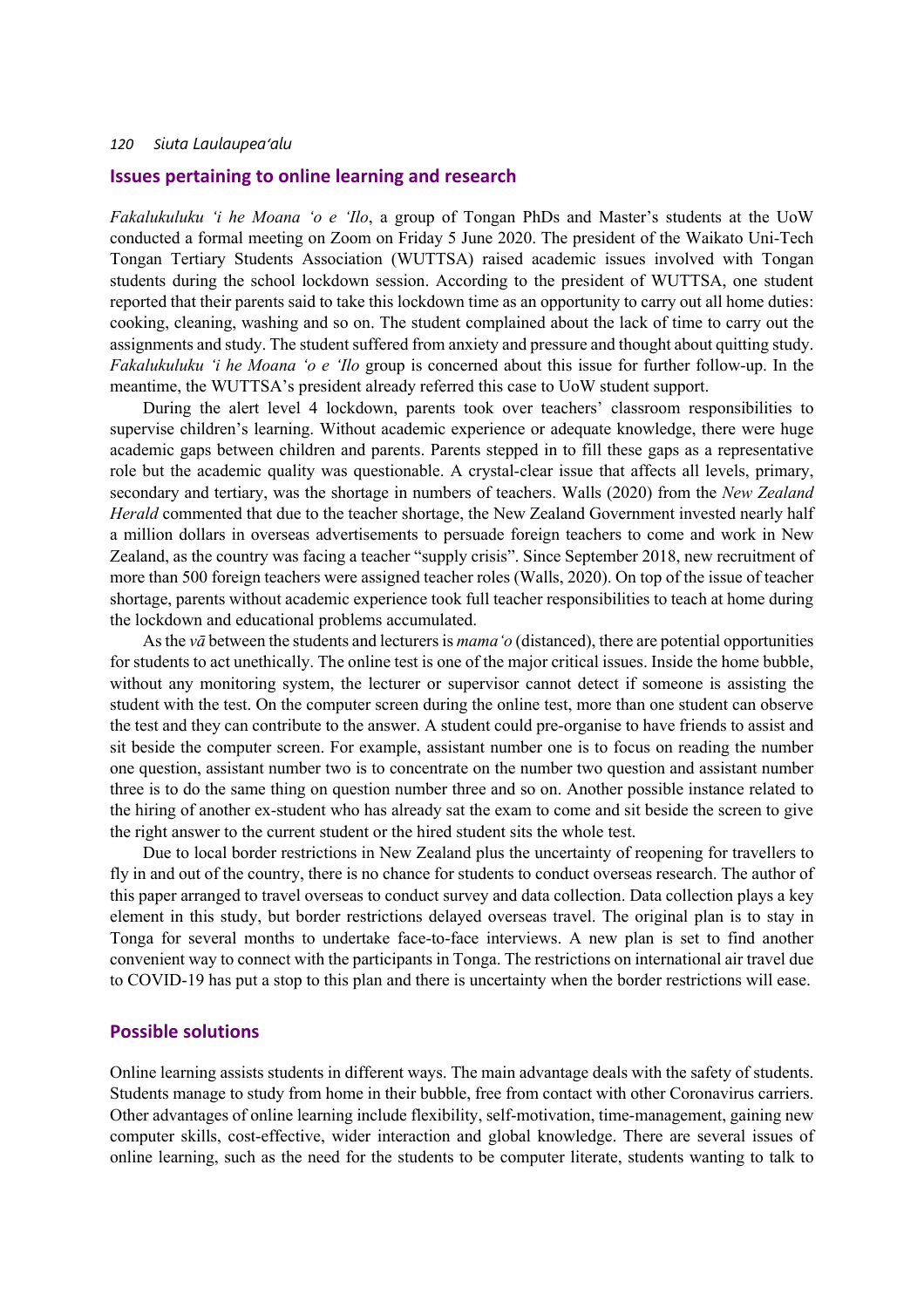other students and students not being able to carry out practical works. The priority is the health and safety of students from COVID-19.

There are possible manageable solutions for the unethical issues conducted by students dealing with online tests. To have a clean and honest test environment, open-book tests are encouraged if the UoW agrees to future online tests. Online interviews between the lecturer and student are another technique to consider as a test. The lecturer can provide test questions to a student through an onlineshared screen and a live interview can take place. During the interview, there is a chance for the student to get the mark from the lecturer after the interview.

*Faikava* at the UoW is to be an ongoing activity not only for cultural preservation but the ongoing relationship of the students and other staff. Teachers and lecturers come from multidisciplinary areas, including law, science, education, indigenous Māori, social science and computer science, to search for *talanoa mālie* and keep the ongoing relationship of *tauhi-vā*. More opportunities for students to ask academic questions and other personal issues and the *vā* between students and lecturers are always *ofi* (close). The students that attend '*Fono at the Fale*' often feel supported, less isolated, cast-off or abandoned.

Online scamming can be controlled. To cut off the *vā* between the online scammers and the IIU, the application of look before you leap, to envisage the likely effects before making a crucial decision which cannot be reverted, is a defensive technique to prioritise. With any link or attachment delivered via email with the request to download or open the link, without any ICT, the best choice is to think twice before opening or clicking. The attachment or link contains disguised malware to infect the computer's system. With cheap items advertised on online media, it is advisable to spend a few minutes searching online for previous records and complaints from customers about the sourced company. It is wise for the customers to check with banks for the integrity of the account number to deposit the money in and the address and destination. Consumers should not be ashamed to ask questions or report to police or authorities any suspicious contact from an unknown source.

## **Conclusion**

Online learning within the post-COVID context can present concerns and possibilities through the ICT utilised and implemented. Higher learning and community *talanoa* of the *vā* connections when engaging online has highlighted the significance of ethical practice grounded in Pacific and Tongan language, worldviews and values. The cybersecurity space seeks to confront the unethical practices through scams that negatively impact IIU (innocent internet users). The use of *vā* ethics has provided a Tongan cultural view of how concerns and possibilities can be conceptualised and understood in higher education and the wider community. *Talanoa* and *vā* have emphasised the perceived connections and uncertainties inherent in online learning and engagement.

## **References**

- Aporosa, S., & Forde, J. (2019). Māori and kava: New drug fashion or re-engagement with kawa? *Pacific Dynamics: Journal of Interdisciplinary Research*, *3*(1), 72–85. https://ir.canterbury.ac.nz/bitstream/handle/10092/17368/6\_Aporosa%26Forde.pdf?sequence  $=1$ &isAllowed=y
- Baker, S. W. (1897). *An English and Tongan vocabulary, also a Tongan and English vocabulary, with a list of idiomatic phrases; and Tongan grammar.* Wilsons and Horton.
- Bradley, A. (2020, July 2). *Stranded Pacific workers losing hope of going home*. Radio New Zealand. https://www.rnz.co.nz/news/national/420366/stranded-pacific-workers-losing-hope-ofgoing-home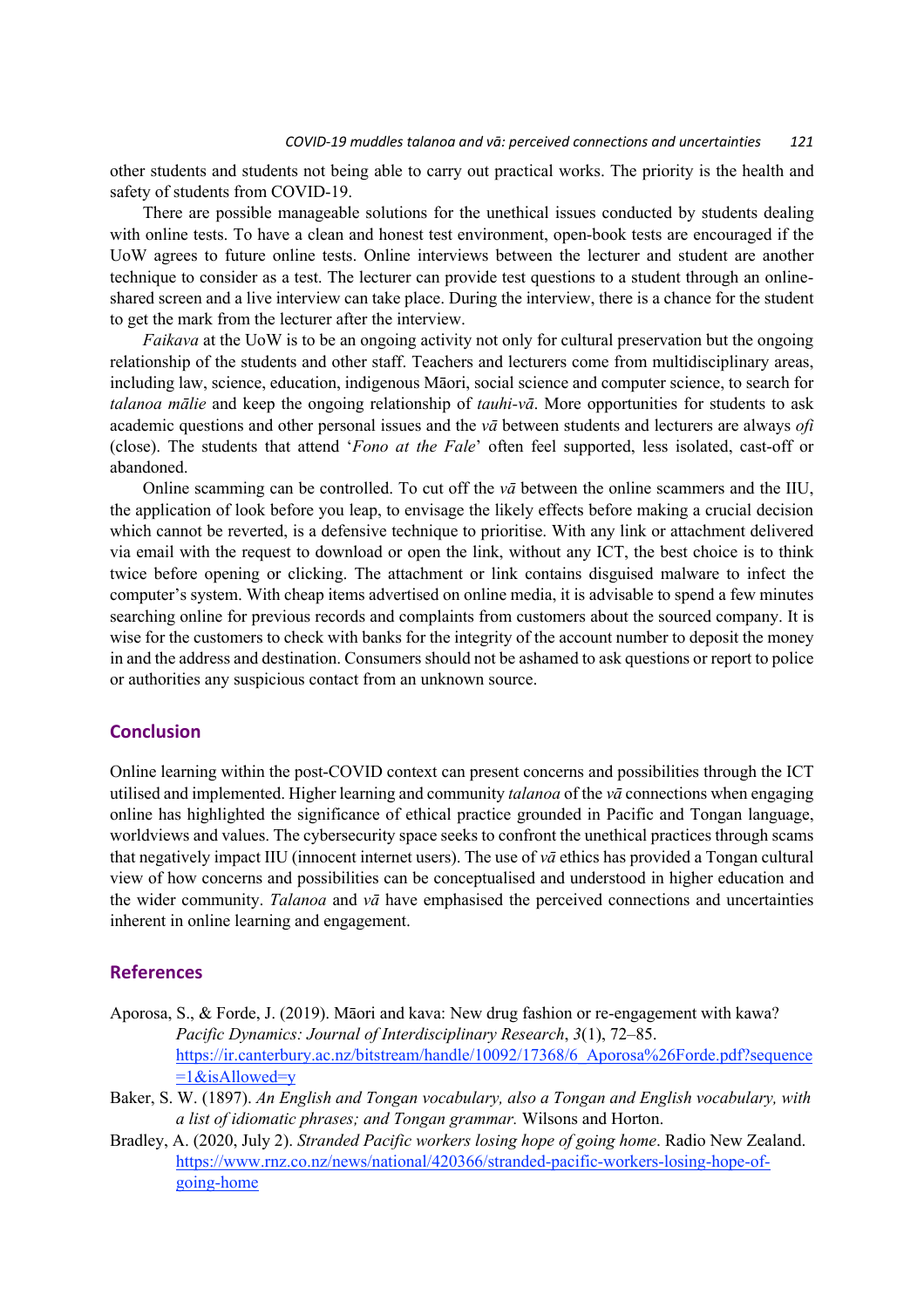- Buksh, R. (2020, March 27). *Beware of COVID-19 related online scams* [Press release]. Fiji Financial Intelligence Unit. https://www.fijifiu.gov.fj/getattachment/1013caa8-9690-47bd-959b-44011bfa8c97/Press-Release-No-12-Beware-of-COVID-19-Related-Onl.aspx
- Cucinotta, D., & Vanelli, M. (2020). WHO declares COVID-19 a pandemic. *Acta bio-medica: Atenei Parmensis, 91*(1), 157–160. https://www.ncbi.nlm.nih.gov/pmc/articles/PMC7569573/
- Fasavalu, T., & Reynolds, M. (2019). Relational positionality and a learning disposition: Shifting the conversation. *The International Education Journal: Comparative Perspectives*, *18*(2), 11– 25.
- Fua, S. J. (2014). *Kakala research framework: A garland in celebration of a decade of rethinking education.* In M. 'Otunuku, S. Johansson Fua, & U. Nabobo-Baba (Eds.), *Of waves, winds & wonderful things: A decade of rethinking Pacific education* (pp. 50–60). USP Press.
- Fruhlinger, J. (2020). Top cybersecurity facts, figures and statistics for 2020. https://www.csoonline.com/article/3153707/top-cybersecurity-facts-figures-andstatistics.html
- Interpol. (2020). Interpol warns of financial fraud linked to COVID-19. https://www.interpol.int/News-and-Events/News/2020/INTERPOL-warns-of-financialfraud-linked-to-COVID-19
- Ka'ili, T. (2005). Tauhi va: Nurturing Tongan sociospatial ties in Maui and beyond. *The Contemporary Pacific*, 17(1), 83–114.
- Kalavite, T. (2010). *Fononga'a fakahalafononga: Tongan students' journey to academic achievement in New Zealand tertiary* education (unpublished doctoral thesis)*.* University of Waikato. https://researchcommons.waikato.ac.nz/bitstream/handle/10289/4159/thesis.pdf..?sequence= 4
- Ketuu, O. (2014). *The impact of Tongan cultural practices on Tongans' economic Behaviour* [Doctoral thesis]. ResearchSpace@ Auckland. https://researchspace.auckland.ac.nz/bitstream/handle/2292/22749/whole.pdf?sequence=2&i sAllowed=y
- Koloto, A. H. (2017). Va, tauhi va. In M. A. Peters (Ed.), *Encyclopedia of educational philosophy and theory* (pp. 2303–2307). https://doi.org/10.1007/978-981-287-588-4
- Leahy, B. (2020). COVID-19 coronavirus: Auckland man's bank card skimmed as scams on the rise. https://www.nzherald.co.nz/nz/news/article.cfm?c\_id=1&objectid=12323966
- Nadkarni, A. (2020, March 19). Countdown places restrictions on toilet paper, sanitiser, rice. *Stuff NZ*. https://www.stuff.co.nz/business/120395727/countdown-places-restrictions-on-toilet-papersanitiser-rice
- Neilson, M. (2020, March 28). COVID-19 coronavirus: What will alert level 4 mean for New Zealand? *NZ Herald*.
	- https://www.nzherald.co.nz/nz/news/article.cfm?c\_id=1&objectid=12319125
- Rabone, S. (1845). *A vocabulary of the Tonga language: Arranged in alphabetical order, to which is annexed a list of idiomatical phrases*. Wesleyan Mission Press.
- Radio New Zealand [RNZ]. (2020). *Fiji COVID cases delays Tonga repatriation flight*. https://www.rnz.co.nz/international/pacific-news/420834/fiji-COVID-cases-delays-tongarepatriation-flight
- Tagata Pasifika. (2020, Apr 6). Online scams targeting Pacific people [Video]. *YouTube*. https://www.youtube.com/watch?v=IaEnHKnQRsI&t=28s
- Television New Zealand [TVNZ]. (n.d). *Sean Johnson responds to Cooper Cronk's criticism he's been 'firing blanks' ever since arriving at Sharks*. https://www.tvnz.co.nz/onenews/sport/league/shaun-johnson-responds-cooper-cronks-criticism-hes-been-firing-blanksever-since-arriving-sharks